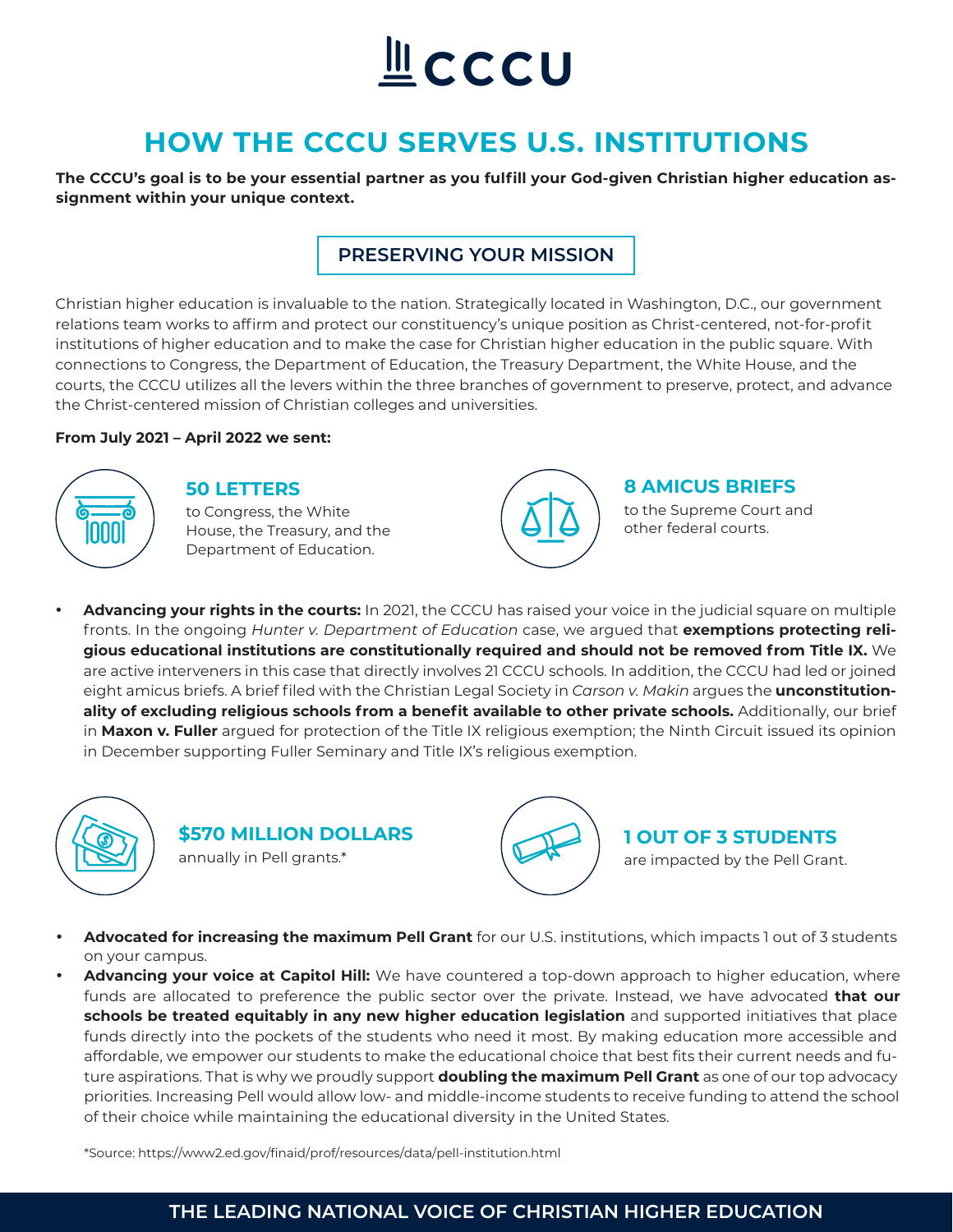# **CAMPUS GRANTS**

As a valuable member service, we offer a wide variety of grant opportunities for CCCU campuses. Since July 2021, our U.S. institutions and faculty have received almost **\$700,000 of grant funding** for STEM research, immigration advocacy, faculty development, and more. By establishing partnerships with foundations such as the Templeton Religion Trust, the M.J. Murdock Charitable Trust, NetVUE, and the Kern Foundation, the CCCU can offer financial support for campus projects. Awards range from \$5,000 to over \$50,000 per campus. Each year the CCCU awards \$100,000 to faculty for research projects. Our website provides a full list of available [grants.](https://www.cccu.org/campus-grants/#heading-stem-research--7)

Another program available to members is our [Dellenback Fellowship,](https://www.cccu.org/campus-grants/#heading-stem-research--7) which connects experienced academic administrators from the U.S. and Canada who are interested in developing Christian higher education abroad with CCCU international affiliates who request assistance. Past Dellenback Fellows have traveled to Bolivia, Ecuador, Haiti, Kenya, Korea, Lithuania, Taiwan, and Uganda. The CCCU has an open call for applications, and qualified administrators are invited to submit applications.

# **CAREER CENTER**

The [CCCU Career Center](https://www.cccu.org/career-center/) is the premier online source for careers in Christian higher education. Our goal is for institutions to hire highly qualified and mission-driven employees and for job seekers to find fulfilling positions. Since July 2021, the CCCU has connected passionate people with **over 1,500 meaningful careers from our U.S. job postings.** CCCU institutions receive discounted job posting prices to connect with our 40,000+ job seeker database.

# **PROFESSIONAL CONNECTION & DEVELOPMENT**

• The CCCU offers [Leadership Development Institutes](https://www.cccu.org/programs-services/institutes/) each summer in a retreat setting. The setting allows for reflection but also creates an environment to have high-impact learning taught by the best CCCU peers. **U.S. member institutions have sent 57 Christian higher education leaders** to the CCCU's Leadership Development Institutes in the past two years. For the presidents and boards of trustees, a New President Institute and Governance Institute is also offered in the summer, as well as presentations by CCCU to boards throughout the year. We also host New Faculty Institutes and peer conferences open to leaders from CCCU Institutions. In February 2022, we offered professional connection and development through the International Forum, where **133 CCCU international and U.S. schools gathered in Dallas, Texas.**

# **UPCOMING [2022-2023 EVENTS](https://www.cccu.org/events/)**

- June 5-9, 2022 [Multi-Ethnic Leadership Development Institute \(M-E LDI\)](https://www.cccu.org/programs-services/institutes/multi-ethnic-leadership-development-institute/)  Cedar Springs, WA
- June 9-13, 2022 [Effectiveness in Leadership \(Leadership Institute for CCCU Executive](https://www.cccu.org/programs-services/institutes/executive-women-leaders-ldi/) [Women Leaders\)](https://www.cccu.org/programs-services/institutes/executive-women-leaders-ldi/) – Cedar Springs, WA
- July 20-22, 2022 [New Presidents Institute](https://www.cccu.org/cccu_event/new-presidents-institute-2022/)  Carlsbad, CA
- July 22-25, 2022 [Governance Institute](https://www.cccu.org/cccu_event/governance-institute/)  Carlsbad, CA
- February 1-4, 2023 [Presidents Conference](https://www.cccu.org/cccu_event/2023-presidents-conference-3/)  Washington, D.C.
- February 13-15, 2023 [Multi-Academic Conference I](https://www.cccu.org/cccu_event/2023-multi-academic-conference-2/)  Miramar Beach, FL
- February 15-17, 2023 [Multi-Academic Conference II](https://www.cccu.org/cccu_event/2023-multi-academic-conference-ii-2/)  Miramar Beach, FL

*CCCU events include key leader conferences, International Forums, and special topic webinars. All events are regularly updated on the CCCU events page.*

# **THE LEADING NATIONAL VOICE OF CHRISTIAN HIGHER EDUCATION**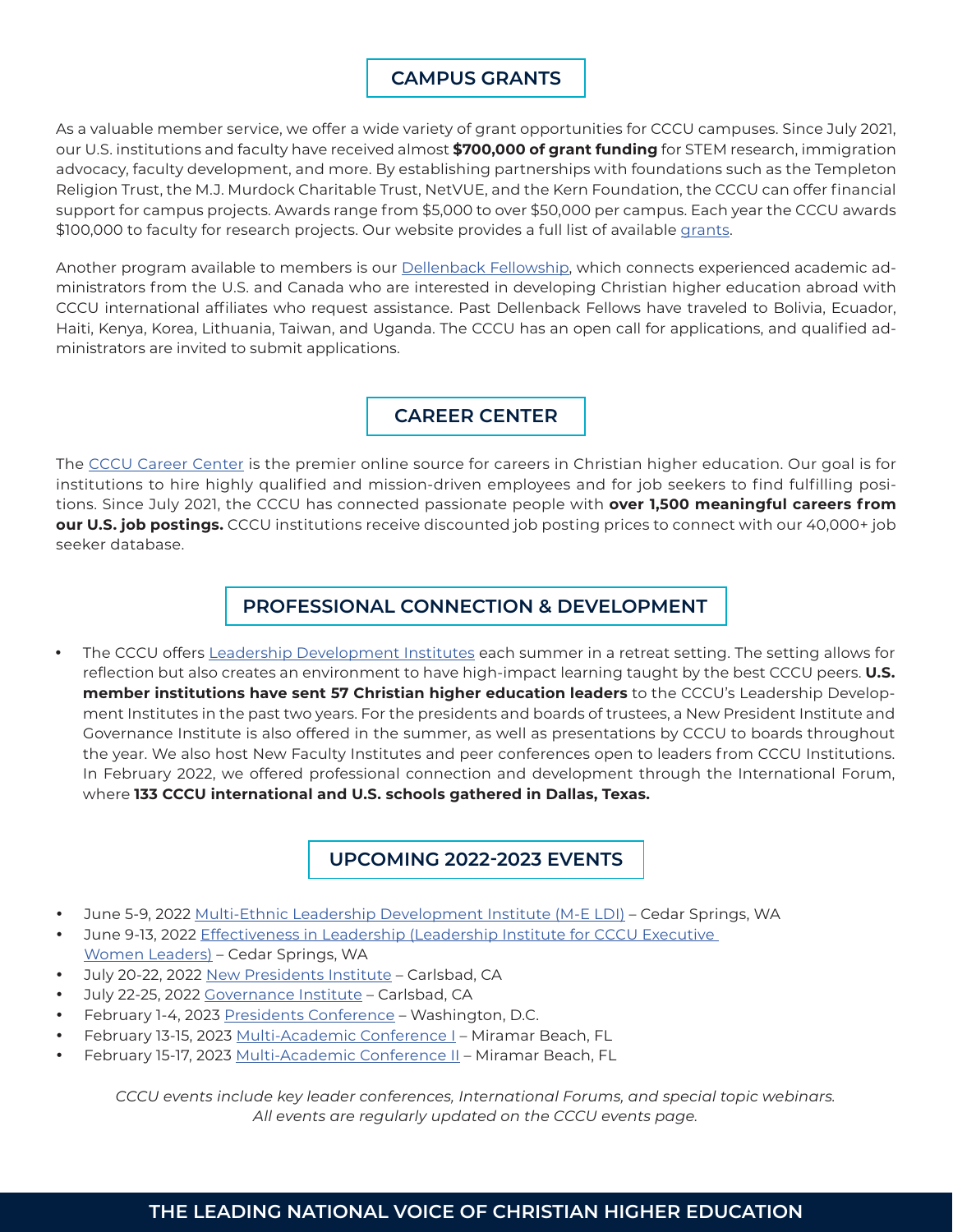# **GLOBALED**

[CCCU GlobalED](https://www.cccuglobaled.org/) acts as an extension of your campus to foster students' intellectual, cultural, vocational, and spiritual growth across the globe. **In the past five years, the CCCU has hosted 1,260 students from our U.S. member institutions in the CCCU's GlobalED experiential education programs.** The CCCU offers three high-impact experiential education programs: [American Studies Program \(ASP\)](https://www.cccuglobaled.org/asp/) in **Washington, D.C.**; [Middle East Studies Program](https://www.cccuglobaled.org/mesp/)  [\(MESP\)](https://www.cccuglobaled.org/mesp/) in **Amman, Jordan**; and [Scholarship & Christianity \(SCIO\)](https://www.cccuglobaled.org/scio/) in **Oxford, England**. These GlobalED programs extend the educational mission of CCCU schools by providing culturally engaging learning experiences that foster students' intellectual and spiritual growth and equip them to live our their Christian faith in the world.

In the past year, we have also partnered with three of our CCCU institutions to reestablish connections with the [Los Angeles Film Studies Center](https://www.olivet.edu/lafsc) (owned by Olivet Nazarene University), the [Contemporary Music Center](https://www.cmcnashville.com/) (owned by Greenville University), and the [Uganda Studies Program](https://www.ugandastudiesprogram.org/) (owned by Uganda Christian University).



### **JOURNEY TO DISTINCTION**

The CCCU launched a new campaign, [Journey to Distinction,](http://www.journeytodistinction.com
) highlighting the stories of Christian college students for the purpose of inviting students, parents, pastors, and others to see anew what God is doing in the lives of young men and women graduates and those yet to walk across the finish line.

#### **Your campus can be involved in the following ways:**

- Explore the website to see how it can be a tool for your enrollment and PR teams:
- Become a Journey to Distinction launch partner here: [www.ccculaunchpartner.com](http://www.ccculaunchpartner.com )
- Send the CCCU students stories from your campuses that can be featured in the "[News](https://www.journeytodistinction.com/news-press)" section
- Share the stories through your campus' social media channels

# **DIGITAL NETWORKING OPPORTUNITIES**

- **Shirley's Snapshot:** These twice-monthly emails to CCCU presidents from President Shirley Hoogstra are an excellent way to stay connected and up-to-date on the work of the CCCU. These also include a regular feature of introducing our international presidents and giving them an opportunity to share campus updates. This is a unique way to foster connections among our global network of presidential peers, some of whom may not have had an opportunity to meet other CCCU colleagues in person.
- **Advance and eAdvance:** Our semi-annual publication, [Advance](https://www.cccu.org/magazine/), is always published Online with both links to individual articles as well as a PDF of the full print version. The Advance magazine is a resource containing research, news, book reviews, interviews, feature articles, and other content that provides a vast array of timely and relevant information for the work of Christian higher education. Leaders from CCCU institutions across the globe regularly contribute to the magazine. The *eAdvance* arrives in your inbox each month with links to valuable resources, updates on upcoming professional development opportunities, and the latest CCCU news.
- **Networking Communities:** To foster essential online collaboration among Christian higher education professionals, Networking Communities enable individuals in the same position across the CCCU to ask questions specific to their field, share best practices, and collaborate on new projects. Click [here](https://secure.cccu.org/Membr/Membr/Create_Account_no_Sign_In.aspx?returnprev=t&returnurl=%2fMembr%2fMembr%2fAccountPage.aspx) to join a listserv networking community.
- **Services to Presidents:** Because CCCU presidents are the key figures charged with providing visionary leadership to their unique campus communities amid challenging times, we provide an array of training, networking, resources, and professional development opportunities for them.

# **THE LEADING NATIONAL VOICE OF CHRISTIAN HIGHER EDUCATION**